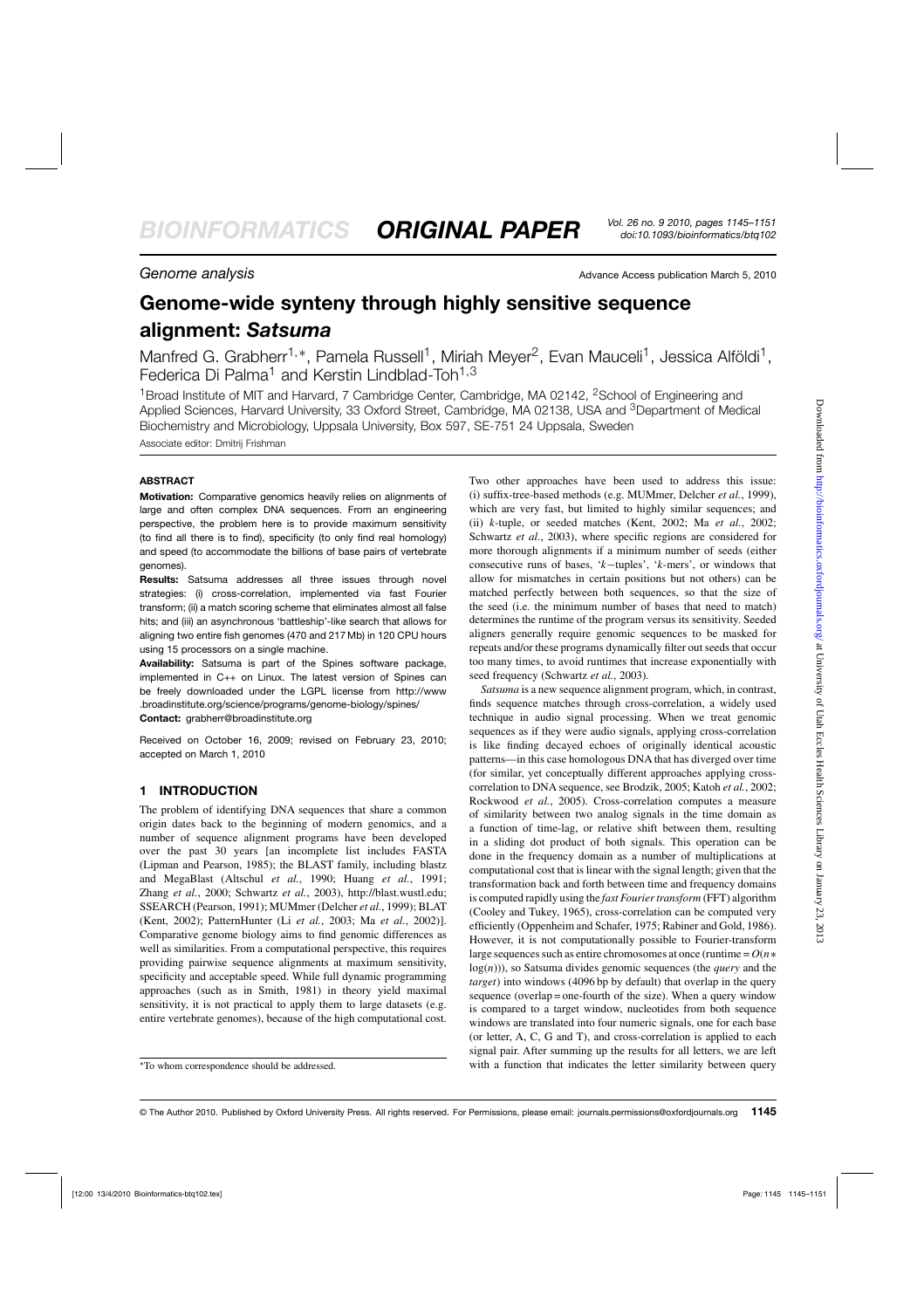and target when shifted relative to each other: the higher the value, the more bases match across the entire overlap. While random base matches are expected and constitute background noise, a higherthan-average number of bases that match due to homology produce a signal that rises above the noise. After picking out all the good signals, it is still not known where in the overlap the significant alignment is located, so all valid shift positions are followed up by a filter that searches for blocks in which a minimum number of bases match (45% by default) over a minimum length (28 bases). A second filter, the *alignment probability model*, determines the 'viability' of each block: based on the length, identity, CG composition and target sequence size, Satsuma estimates the probability that a block is random noise and only keeps the ones that pass a threshold  $(P = 10^{-5}$  by default). Up to this point, all blocks are gap-free; thus, a subsequent dynamic programming step merges overlapping blocks into alignments with gaps.

Thus far, Satsuma can overcome two intrinsic problems inherent to seeded alignment approaches: (i) no implicit or explicit assumptions are made about the pattern in which sequences have to match (as seeds require); and (ii) the need for repeat-masking (either with a repeat library, which might not be available for all genomes, or based on *k*-mer counting, which will make the aligner blind to gene families) is eliminated, since the runtime does not increase with repeated regions. However, even though the comparison of two sequence windows is fast, applying this algorithm exhaustively (i.e. each target is compared to each query window) results in computational runtimes of O(*n*\**m*), with *n* and *m* being the sizes of the sequences to be compared. While this might be acceptable for certain tasks, such as aligning fungal genomes or cDNAs to larger genomes, it is impractical for whole-genome comparison. To make the runtime characteristic more linear with genome sizes, Satsuma implements a 'synteny search' algorithm, analogous to the paper-and-pencil game battleship, which takes advantage of the fact that the order and orientation of homologous sequences is highly conserved even for distant organisms [e.g. human and opossum (Mikkelsen *et al.*, 2007) or human and chicken (International Chicken Genome Sequencing Consortium, 2004)]. First, query and target windows are mapped out on a grid as squares, and only a small fraction of the grid is searched for initial alignment hits. Then, only the squares in the neighborhood of hits are searched iteratively for more hits, thus following syntenic stretches (sinking the enemy's long ships), so that, in the end, only a small fraction of the entire grid has to be looked at. This strategy, implemented as a highly parallelized process, dramatically reduces CPU time and allows for comparing large sequences (for implementation details of all algorithms, see Section 2).

#### **2 METHODS**

#### **2.1 Cross-correlation/FFT**

To align *query* and *target* sequences, both are first cut into chunks (4096 bp), where the target chunks overlap by a quarter of the chunk size, and two chunks are compared pairwise sequentially. DNA sequence is transformed into floating point sequence 'signals', where, in the case of nucleotide alignments, there are four signals for each sequence, one for each letter (A, C, G and T): initially, each position for which an unambiguous base occurs is set to 1, the remaining positions are set to 0. Ambiguous base codes (IUPAC) are split among the letters so that they sum up to 1 (e.g. 'K' sets 'T' and 'G' to 0.5 each). By using information entropy as measure, we de-emphasize simple sequence repeats, such as homo-polymer runs, to lessen the effect of overshadowing and undershadowing other signals (a long run of A's in the target, for example, will add a non-random signal over the entire window size that reflects the base composition in the query sequence), which we found to not significantly alter the results, but increases the efficiency of signal selection. After subtracting the mean from each signal to normalize over sliding overlap lengths and adding zero-padding of another 4096 bases (otherwise signals would look periodic), the cross-correlation theorem is applied by first Fourier-transforming each signal using the FFT algorithm, multiplying signals (one with the complex conjugate of the other, and then transforming back into letter/signal space). As a result (and after adding up the signals for each letter), we obtain a function that shows positive spikes indicating the number of positions the signals have to be shifted across each other so that a higher-than-expected number of matches can be found.

#### **2.2 Signal selection**

To determine shift positions, Satsuma requires signals in the backtransformed function to be 1.8 times stronger than the SD of all values within windows of 256 (This is inefficient; improving this algorithm will dramatically speed up the process. In most cases, due to the chunking, nonhomologous sequences are compared, resulting in noise only without signals. On average, ∼250 distinct shift positions are evaluated). A subsequent step now goes back into letter space, shifts sequences accordingly, and determines the regions in both query and target where more letters match than expected: this is implemented efficiently and is linear in time given the overlap size between sequences, by requiring a minimum of 13 matching bases in local, adjacent windows of at least 28 bp in size. Each match that is found is then tested by the match scoring algorithm (see below) and either rejected or accepted. The latter are collected and stored.

#### **2.3 Match scoring**

Here, the goal is to determine the probability that an alignment of length *N* represents a real biological signal and not random chance. Let *R* denote the number of random matches in the alignment; then *R* ∼Binomial(*N*,*P*) where *P* is the probability of a random match at a single site. The value of *P* depends on the GC content in both sequences; let *n*<sub>gc</sub> and ν<sub>gc</sub> denote the number of G's and C's in the query and target, let  $n_{at}$  and  $v_{at}$  be the number of A's and T's. Then the expected number of random matches is

$$
\mu = NP = 2N \left( \frac{n_{\text{at}} v_{\text{at}}}{4N^2} + \frac{n_{\text{gc}} v_{\text{gc}}}{4N^2} \right) = \frac{n_{\text{at}} v_{\text{at}} + n_{\text{gc}} v_{\text{gc}}}{2N}
$$

with the binomial SD

$$
\sigma\!=\!\sqrt{\mu\left(1\!-\!\frac{\mu}{N}\right)}
$$

since *N* is typically large, *R* is distributed approximately Normal $(\mu, \sigma^2)$ . We can use the normal *cdf* to estimate the probability  $P_l$  of finding a local alignment of length *N* and identity at least *x* bases by chance

$$
P_l = \frac{1}{2} \left( 1 + erf\left(\frac{\mu - x}{\sigma \sqrt{2}}\right) \right)
$$

Finally, we compute  $P_{\text{real}}$ , the probability of finding exactly zero matches of equal or better quality by chance. If the target genome size is *S*, then the number of false matches can be approximated by  $Poisson(2P<sub>l</sub>S)$  (the factor of 2 accounts for potential reverse complement matches). This gives the probability of zero random matches

$$
P_{\text{real}} = e^{-2p_l S}
$$

[For comparison, BLAST (Karlin and Altschul 1990) similarly scores sequence pairs and computes an *E*-value, the expected number of random matches with equal or better score. A Poisson's distribution is used to approximate the *P*-value, the probability of finding at least one such random match, by  $P = 1 - \exp(-E)$ .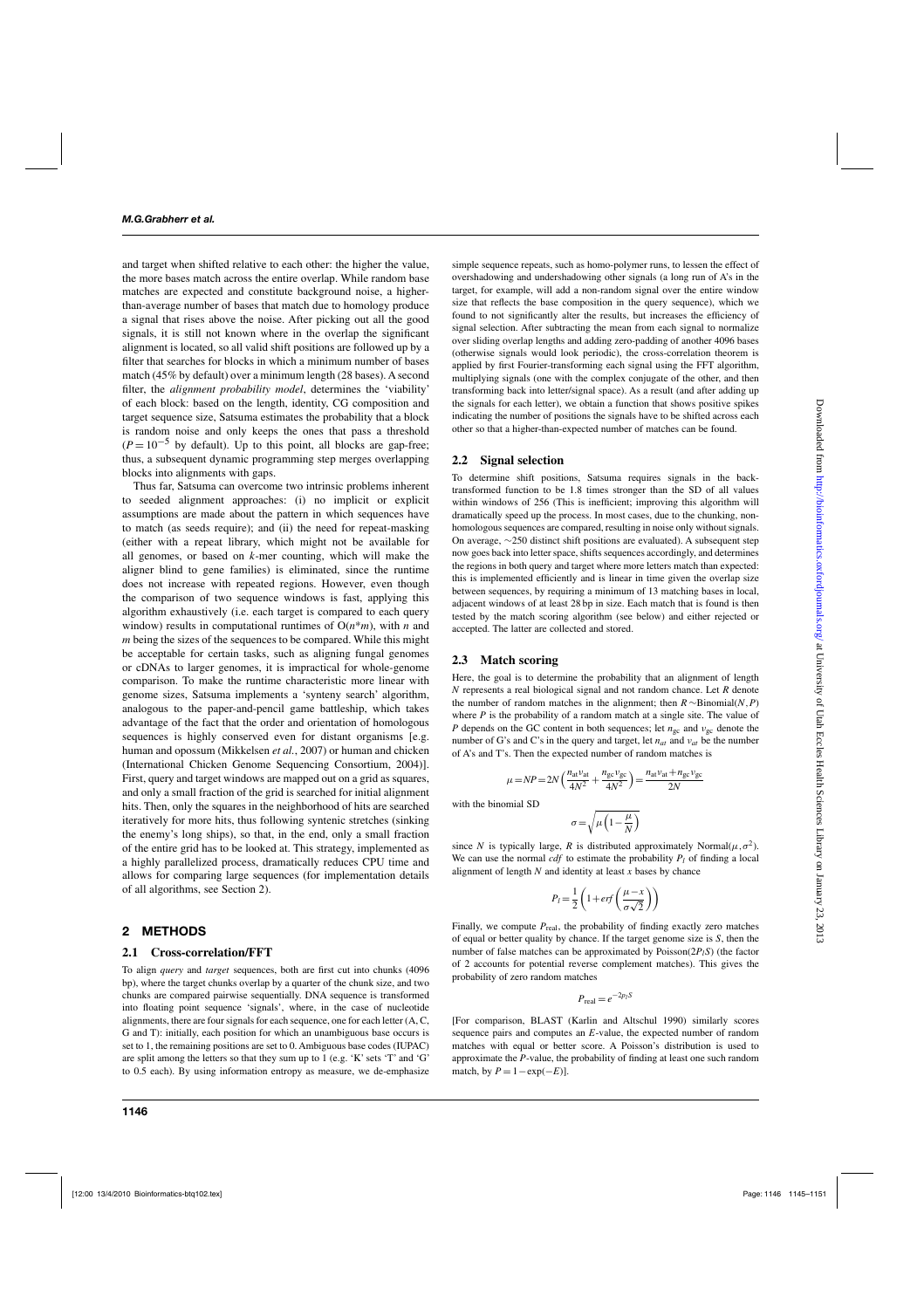#### **2.4 Merging overlapping alignments**

After initial gap-free alignments are done, Satsuma first collects all blocks from all chunks, sorts them, and finds blocks that overlap in both the query and the target sequences by at least 1 bp. A simple dynamic programming algorithm with empirical penalties is used to merge these blocks, allowing for insertions and deletions (mismatch penalty = 1, gap penalty =  $1$  per gap + 0.5 per gap base) in transitions between blocks.

#### **2.5 Battleship search**

The entire space spanning both genomes is mapped onto a grid with 1 'pixel' spanning 24 by 24 elementary blocks of  $4096 \times 4096$  bp<sup>2</sup> each, where blocks overlap in the query sequence by 1024 bp. All pixels are kept in an ordered priority queue, and their respective sequences are aligned according to the ranking. To initialize the process (nothing is known in the beginning), we first start with 24mer matches unique to the query and target, followed by a configurable number of full line searches, i.e. evenly spaced regions (8192 bp in length) in the target genome are aligned against all of the query sequence. Hits that survive a dynamic programming step (the synteny filter, which finds a path through alignments that preserve order and orientation, see next paragraph) serve as initiation points. From that point on, pixels containing hits and their eight bordering pixels are distributed to search processes, with a map of the grid constantly updated centrally when search processes finish. Hits, detected by the synteny filter, and pixels neighboring these hits, are ranked according to alignment identity in the priority queue and distributed for search (each pixel is only processed once at maximum). This strategy, just like in the paper-and-pencil game, attempts to follow along the length of battleships until the entire ship is sunk, and this algorithm, while not optimal, does not depend on the shape of the ship as long as it is contiguous. In case there are not enough high-ranking pixels in the queue (which happens when multiple ships come to an end, i.e. there are large-scale re-arrangements in the genome), more initiation points are searched, and the choice of regions in the target genome is based on the size of coverage gaps in the target. To further increase efficiency, regions in the query that are already well covered with syntenic hits are omitted. The process comes to an end when no more initiation points in coverage gaps of at least 3 pixels can be found (we note that this is not necessarily the optimal stop criterion).

# **2.6 Synteny filter**

To filter out homologous alignments based on large-scale synteny, Satsuma applies a dynamic programming chaining algorithm to only keep matches that are, over certain lengths, syntenically consistent with each other in order and orientation. First, Satsuma assigns a value to the cost of a match to be removed: the initial penalty is  $-\ln(1 - \text{alignment probability})$ , which, for repeat matches (i.e. there are multiple hits in the target and/or query sequence), is decreased exponentially with the copy number of matches. If two matches are chained together, the connection is penalized by the sum of all matches in between that would be skipped as a result. In addition, the cost to connect two matches is hierarchically computed based on: (i) whether the query and target chromosome identifiers match (0 if so, an empirically determined flat penalty if not); (ii) whether the two matches are the same orientation (0 if so, the flat penalty if not); and (iii) how well the differences between matches compare in the query and the target sequence, i.e. if the distances are the same, the penalty is 0, and the penalty goes up with increasing discrepancy, plus another empirically determined penalty proportional to the square root of the absolute difference in target coordinates to favor smaller connections over large ones. Iteratively removing syntenic matches from the original set and re-applying the synteny filter to the rest allows for recovering syntenic matches to large-scale duplications (>1 Mb) in the query sequence. Since syntenic matches might be dropped by mistake, Satsuma applies another round of alignments as a post-processing step, augmenting the syntenic set by comparing sequence that falls in between the original syntenic matches.



**Fig. 1.** MizBee is a multiscale synteny browser that interfaces with Satsuma to enable efficient exploration of conserved syntenic data (Meyer *et al.*, 2009). Shown here are results from Satsuma on the stickleback–pufferfish dataset. On the left is the genome view, where the stickleback genome is shown in the outer ring, and the pufferfish genome on the inner ring along with the user-selected chromosome 1 from the stickleback genome. The connecting edges indicate the location of conserved syntenic blocks between the two species, and the edge color is determined based on the linked pufferfish chromosome. In the middle of the window is the chromosome view that provides details about the size and location of the syntenic blocks for the selected stickleback chromosome, along with the average similarity score for each block shown in the histogram to the right of the bar. The rightmost view shows a user-selected syntenic block, where information about the similarity, orientation, location and size of conserved features within the block are shown. The three views are linked using variety of mechanisms, such as color, interaction and highlighting, and users interactively select chromosomes and blocks using either the mouse or keyboard. MizBee, and the shown Satsuma dataset, can be freely downloaded from [http://mizbee.org.](http://mizbee.org)

# **2.7 Architecture and parallelization**

The battleship search is implemented in a completely asynchronous fashion, such that one process is the master (i.e. it continuously runs dynamic programming and re-sorts the pixel priority queue as data comes in), which farms out lists of pixels to be searched to slaves that run on a compute farm or a multi-processor machine. As soon as a slave finishes the task, it reports back with the results and fetches a new set of pixels. Communication between master and slaves is implemented via TCP/IP. This asynchronous implementation has a number of implications: (i) at any given time, it is the best guess that decides how to prioritize pixels, without having the entire information that would be available in a linear implementation; (ii) computational load can vary throughout the process, i.e. one can take advantage of all free CPUs available at any time, provided the computational cost to process a single set of pixels is low (∼5 min with the default parameters); and (iii) the exact sequence in which pixels are searched is undefined, since the order in which pixels are processed depends on the timing, number of available CPUs, etc. and is thus not deterministic. We ran experiments under different conditions and found that, while the size of the search space might vary, the resulting alignments are very stable and only minimally depend on processing order.

# **2.8 Visualization**

Satsuma interfaces with the synteny browser MizBee (Meyer *et al.* 2009), a visualization tool designed for exploring multiscale conservation relationships in comparative genomics data. MizBee augments Satsuma by enabling efficient browsing of syntenic data across a range of scales from the genome to individual orthologous matches, shown in Figure 1. The design of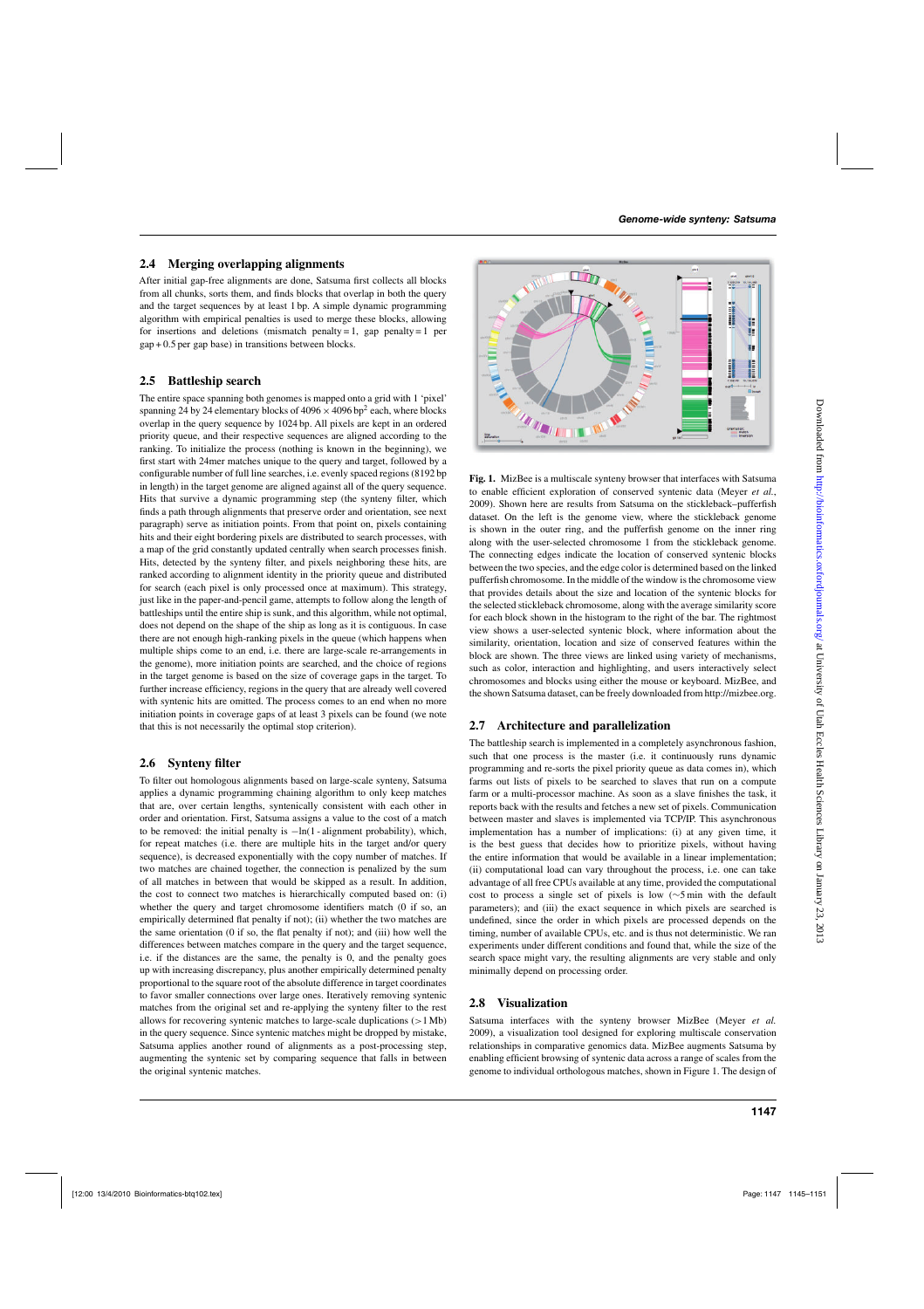MizBee is grounded in perceptual principles, and includes numerous visual encoding techniques to enhance cues about conservation relationships such as proximity, size, similarity and orientation. The development of MizBee was guided in part by the data Satsuma generates, and the scientific questions the users of Satsuma ask. More information about MizBee, as well as freely available executables and example data from Satsuma (stickleback versus pufferfish genome), can be found at [http://mizbee.org.](http://mizbee.org)

# **3 RESULTS**

#### **3.1 Specificity, Sensitivity and Speed**

*3.1.1 Specificity* The alignment probability model decides which matches are regarded as homologous and which are not, and thus directly controls Satsuma's specificity. Consistent with expectations, the model predicts that the shorter the alignment, the higher an identity is required in order to be 'real' (Fig. 2A). Most notably, for all different lengths, there is a marked and steep drop so that at length 100, an identity of 0.45 indicates almost certainly that the alignment is noise, but increasing the identity to 0.52 predicts the alignment to be almost certainly real. To test the actual accuracy, we implemented a NULL model: sampling random alignments between non-homologous sequences from two organisms (lizard and chicken), where one sequence was, in addition, *complemented* but not *reversed* to ensure that no homology was to be found, while preserving the non-randomness of local base composition (analogous to Schwartz *et al.*, 2003). Figure 2A shows that the model's prediction (for length 50, 100, 150 and 200 bp) resembles the observation from the NULL model very closely overall. We note that, for short alignments (∼50 bp), it is simple sequence repeats (preserved in structure when complementing sequence) that cause the observation to shift slightly to the right (data not shown).

*3.1.2 Sensitivity* Satsuma finds matches by examining all bases from one genome within a window to all bases from another genome in the window *in parallel*, and then selects how far to shift sequences relative to each other to match them up. The signal-to-noise ratio (and thus how well Satsuma succeeds in picking out signals from the background noise) determines the limits of its sensitivity. To put this to the test, we randomly selected two non-homologous sequences from the human genome (∼8 kb each), and inserted identical sequence of different lengths. We then gradually introduced 'mutations' (random single nucleotide changes) to one sequence by randomly changing bases to emulate genomic divergence, and ran Satsuma on those sequences to determine the effective sensitivity (Fig. 2B). Signals from short matches (50 bp) tend to be overshadowed by noise rather quickly with increasing divergence  $(>10\%)$ , as 50 bp constitute only 1.2% of a 4096 bp window. Matches of length 100 bp (2.4% of the window), however, can be detected down to base-pair-substitution rates of 0.6 (or sequence identity 59%), and matches of even longer sizes can be detected down to substitution rates of 0.8 or about 50% sequence identity. We do note that all of these matches are gap-free, and thus alignments containing gaps (insertions and deletions) will have to consist of consecutive gap-free blocks of certain identity and length in order to be detected (see Section 2).

*3.1.3 Speed* The teleost fishes stickleback (*Gasterosterus aculeatus*, gasAcu1) and pufferfish (*Tetraodon nigroviridis,* tetNig1) feature small genomes for vertebrates, at 470 and 217 Mb,



**Fig. 2.** Specificity and sensitivity. (**A**) Specificity: Satsuma's match probability model predicts that a single, gap-free alignment of given length, identity and GC/AT composition is found by random chance given the target genome size (lizard, 1.7 Gb) in light colors (*y*-axis), over the match identity (*x*-axis). This is compared to a Null model (see Section 2) shown in dark colors. (**B**) Sensitivity: identical sequences of different lengths (50, 100, 150 and 200 bp) were inserted into non-homologous DNA from the human genome and mutated by randomly changing bases over the entire region (base substitution rate, *x*-axis, top), resulting in a decrease in sequence identity (*x*-axis, bottom). Each bar indicates that the alignment was correctly identified by Satsuma given the length of the sequence to be found over increasing mutation rates.

respectively (excluding chrUnk). Those genomes are about as large as possible for an all-sequences-against-all comparison to still be computationally feasible, so this dataset was ideal for evaluating the battleship synteny search versus the straightforward exhaustive search. The exhaustive search took ∼150 h on 600 CPUs (90 000 CPU hours total) distributed in a server farm managed by Load Share Facility (LSF), while the battleship search ran from start to completion overnight on 15 processors on a single machine (120 CPU hours total), a factor of several hundred times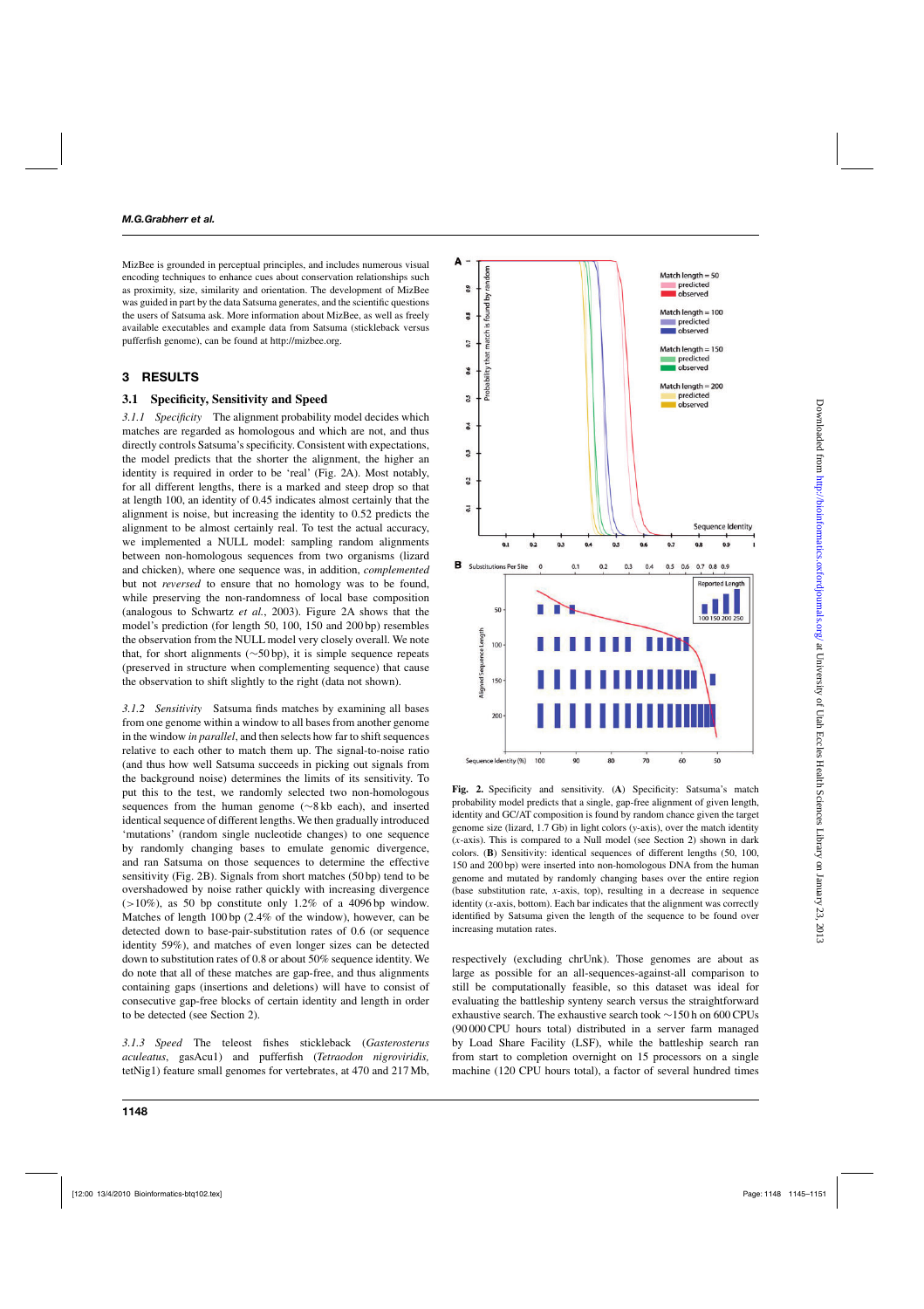

**Fig. 3.** (**A**) Synteny between pufferfish chromosome 1 (*x*-axis) and stickleback chromosomes a (blue), b (red) and c (black), (**B**) Zoom-in into region depicting the search space (white) overlaid with the matches (red and blue).

faster, while recovering all syntenic hits found in the exhaustive search. Figure 3 shows a synteny plot of pufferfish chromosome 1 versus three stickleback chromosomes, with the actual grid pixels searched marked in white. We also note that there are very few false hits, indicating that the algorithm performs well in distinguishing syntenic from non-syntenic homology.

We then tested the scalability of the algorithm to larger genome pairs: with a runtime of 230 CPU hours for 8.3% of the human genome (chromosome 1, 250 Mb, as the target sequence) against all of dog (2.4 Gb, query sequence), we estimate that aligning two entire mammalian genomes takes <3000 CPU hours in total when processing one target chromosome at a time.

#### **3.2 Duplications, rearrangements and repeats**

The genomes of flowering plants, such as the grasses rice (*Oryza sativa*) and sorghum (*Sorghum bicolor*), exhibit a number of large-scale duplications, rearrangements, as well as high levels of interspersed repeats, comprising 40% (rice) and 61% (sorghum) of the genomes (Paterson *et al.*, 2009; Yu *et al.*, 2005). Satsuma aligned the 390 and 750 Mb genomes in 480 CPU hours, the genome-wide synteny plots of the 12 rice chromosomes against the sorghum genome are shown in Figure 4. In addition to capturing rearrangements ranging from several kb up to tens of Mb, Satsuma finds both orthologous as well as paralogous syntenic matches. We note that the high repeat content somewhat elevates the noise levels compared to vertebrate genomes; however, the syntenic signal is still clearly visible [for protein-based synteny maps (Paterson *et al.*, 2009)].

# **3.3 Comparison with blastz**

We compared Satsuma to the widely used alignment chains generated by the alignment program *blastz* and provided by the UCSC genome browser ([http://genome.ucsc.edu,](http://genome.ucsc.edu) Chiaromonte *et al.*, 2002; Schwartz *et al.*, 2003) on datasets of different evolutionary distances. As a test set, we aligned ∼2.8 Mb from human chrX (hg18, 149,830,243-152,627,579) to the syntenic regions in three genomes, the closest being dog (CanFam2, chrX: 122,150,346-124,566,871), somewhat further out the marsupial



**Fig. 4.** Alignment of two grass genomes: *Oryza sativa* (*x*-axis, target, one graph per chromosome), and *Sorghum bicolor* (*y*-axis, query, chromosomes are color-coded). The plots show re-arrangements and large-scale segmental duplications in both genomes.

opossum (monDom4, chrX: 32,807,449-34,657,981) and, quite distant, the homologous region in chicken (galGal3, chr4: 9,761,583- 18,789,149). An overview of the comparison is shown in Figure 5. On the dog/human dataset, Satsuma aligned a somewhat smaller fraction of the human genome (36%) compared with the blastz chain (44%) overall, with the majority of aligned bases being found by both methods (72% of bases in blastz chain alignments are also contained in Satsuma alignments, 88.5% of Satsuma alignments are also contained in blastz chains). The most significant disagreements stem from differences in determining alignment boundaries: 23% of the blastz chains (10% of the sequence) resides in regions adjacent to alignments that were identified by both methods, i.e. blastz is more inclusive when determining how far alignments should extend. Of the remaining blastz- and Satsuma-only alignments (i.e. isolated regions in which only one method found an alignment, and this alignment is not located adjacent to an alignment that the other method found), Satsuma finds a slightly larger fraction than blastz (6.2% and 5.4% of all human bases, respectively).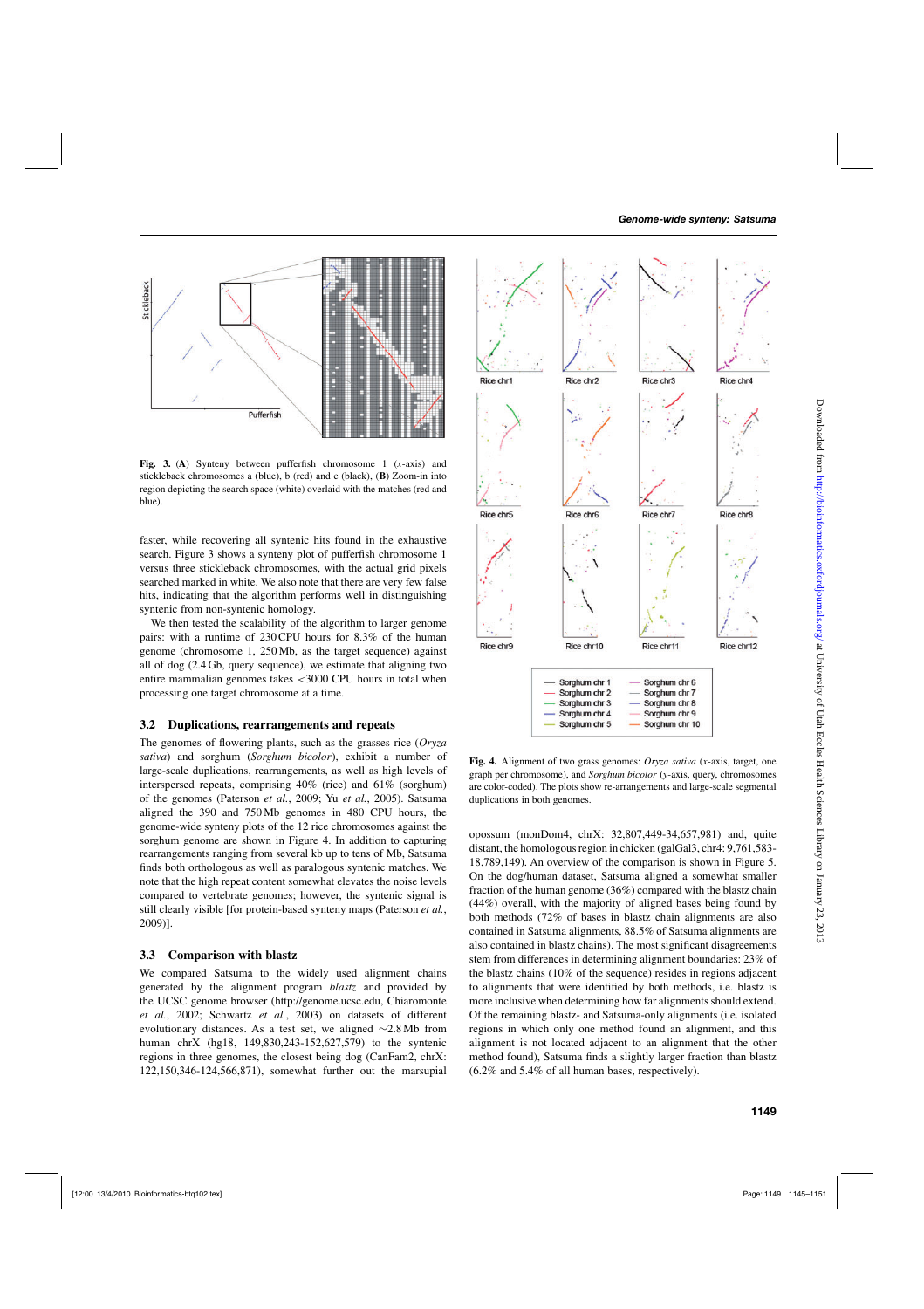

**Fig. 5.** Comparison of Satsuma and blastz chained alignments [\(http://](http://) genome.ucsc.edu). Datasets: (**A**) human/dog (∼60 Myr apart, Lindblad-Toh *et al.*, 2005); (**B**) human/opossum (∼130 Myr apart, Mikkelsen *et al.*, 2007); and (**C**) human/chicken (∼350 Myr apart, International Chicken Genome Sequencing Consortium, 2004). Shown are the blastz-only bases (black) and Satsuma-only bases (red), i.e. bases in alignments that were only found by either one alignment program and not adjacent or overlapping with matches found by the other program. Bases in overlaps (i.e. both aligners found the same bases) are shown in light gray, and bases in alignments adjacent to alignments found by both aligners are shown in dark gray and pink.

Notably, differences between the two methods are more pronounced on the opossum/human dataset, where again blastz aligns more bases (2.4% versus 2.0%), but the overlap is relatively small (28.2% of the total 63 163 of bases in blastz chain alignments are also contained in Satsuma alignments, 31.9% of the total 55 799 of bases in Satsuma alignments are also contained in blastz chains). The amount of blastz extensions, however, is a much larger fraction than when using the dog dataset, with 33.8% of all bases aligned by blastz residing in regions that extend off of alignments found by Satsuma as well [for a discussion on the issue of determining alignment boundaries, and possible over-extending versus under-extending alignments (Frith *et al.*, 2008)]. The fraction of stand-alone Satsuma-only alignments (1.3% of all bases and 67% of Satsuma-aligned bases) and blastz-only (0.9% of all bases and 38% of blastz-aligned bases) alignments is comparable. Lastly, the genome of the chicken, being an avian reptile, is quite far diverged from human. Here, Satsuma aligns slightly more bases (12.5 versus 11.8 kb), with about half of the bases found by both methods and ∼2 kb being blastz extensions off of shared alignments, and Satsuma detecting 5.7 kb of sequence undetected by blastz and 3.2 kb of sequence alignments reported only in the blastz chain. Table 1 compares matches found by Satsuma and blastz that at least partially overlap annotated exons (RefSeq) in the chicken and opossum genomes. While there are more exons found by blast*z*-only than are found by Satsuma-only in the human/opossum alignments, Satsuma appears more sensitive in detecting orthologous exons on the chicken/human dataset.

For a runtime comparison, we ran blastz with default parameters on 140 pairs of randomly chosen, non-repeat-masked sequence samples from human chr1 and dog, using the chunking strategy (1 Mb versus 30 Mb chunks) described for the original human– mouse blastz alignments (Schwartz *et al.*, 2003). From the mean runtime of 34 min, and given that the chunking required by blastz scales up its runtime at  $O(n*m)$ , we estimate that aligning 250 Mb of human chromosome 1 to the 2.4 Gb dog genome would take ∼11 500 CPU hours, compared to 230 CPU hours for Satsuma.

**Table 1.** Comparison of Satsuma and blastz alignments between chicken and human and opossum/human in regards to exons (RefSeq) in the chicken and opossum genomes, in a region on the human X chromosome

|                             | Chicken  | Opossum |
|-----------------------------|----------|---------|
| Annotated exons             | 255      | 131     |
| Exons found by both         | 31       | 39      |
| Exons found by Satsuma only | 19       | 3       |
| Exons found by blastz only  | 3        | 8       |
| Non-exons found by both     | $\Omega$ | 39      |
| Non-exons Satsuma only      | 16       | 135     |
| Non-exons blastz only       | 5        | 51      |

#### **4 DISCUSSION AND FUTURE DIRECTIONS**

Satsuma is a sequence aligner that implements very different strategies than other programs, most notably a search strategy on a global level and cross-correlation at the local level. While this eliminates the need for repeat masking, another key feature gained by a seed-less approach is Satsuma's innate ignorance of the exact nature of sequences: any two sequences of anything, as long as they can be translated into vectors or matrices of floating point numbers, can be aligned. As a practical implication, Satsuma is, as of now, fully capable of incorporating ambiguous base codes into alignments at all stages, which, for example, allows for protein– protein and protein–nucleotide searches. In the future, additional sequence information can easily be added to increase sensitivity beyond the nucleotide level: for example, only ∼40% of the genome sequences of mouse and human can be aligned to each other (Schwartz *et al.*, 2003), and this is probably close to the limit of what can be done with nucleotide sequence alone. However, it has been shown that local DNA topography is conserved in some cases where the nucleotide sequence is not (Parker *et al.*, 2009). Since topography can be represented as a single number per location, this information could increase the fraction of aligned genome overall if used throughout the entire alignment process in addition to nucleotide sequence, which might not only fill gaps in alignment coverage, but recover entire regions that were simply unalignable before.

We close by noting that Satsuma is still a work in progress, with improvements both in algorithms as well as engineering (e.g. eliminating the need to hold entire genome sequences in memory for random access) under way. In addition, we are adding entire new features, such as a novel context-sensitive, detailed alignment algorithm, *SLAP* (P. Russell *et al.*, manuscript in preparation), as a post-processing step to recover sequence alignments with many and/or large gaps in between, or adjacent to matches that Satsuma finds now. Another aspect involves mining of large datasets at different levels of locality, from a genome-wide view down to the nucleotide level, where our approach is to interface with a multilevel, interactive graphical synteny browser, *MizBee* (see Section 2). Even as it stands now, a working version of Satsuma, fully capable of aligning two entire genomes at good sensitivity, specificity and within a reasonable time can be downloaded freely under the GNU Lesser General Public License agreement from<http://www> .broadinstitute.org/science/programs/genome-biology/spines/.